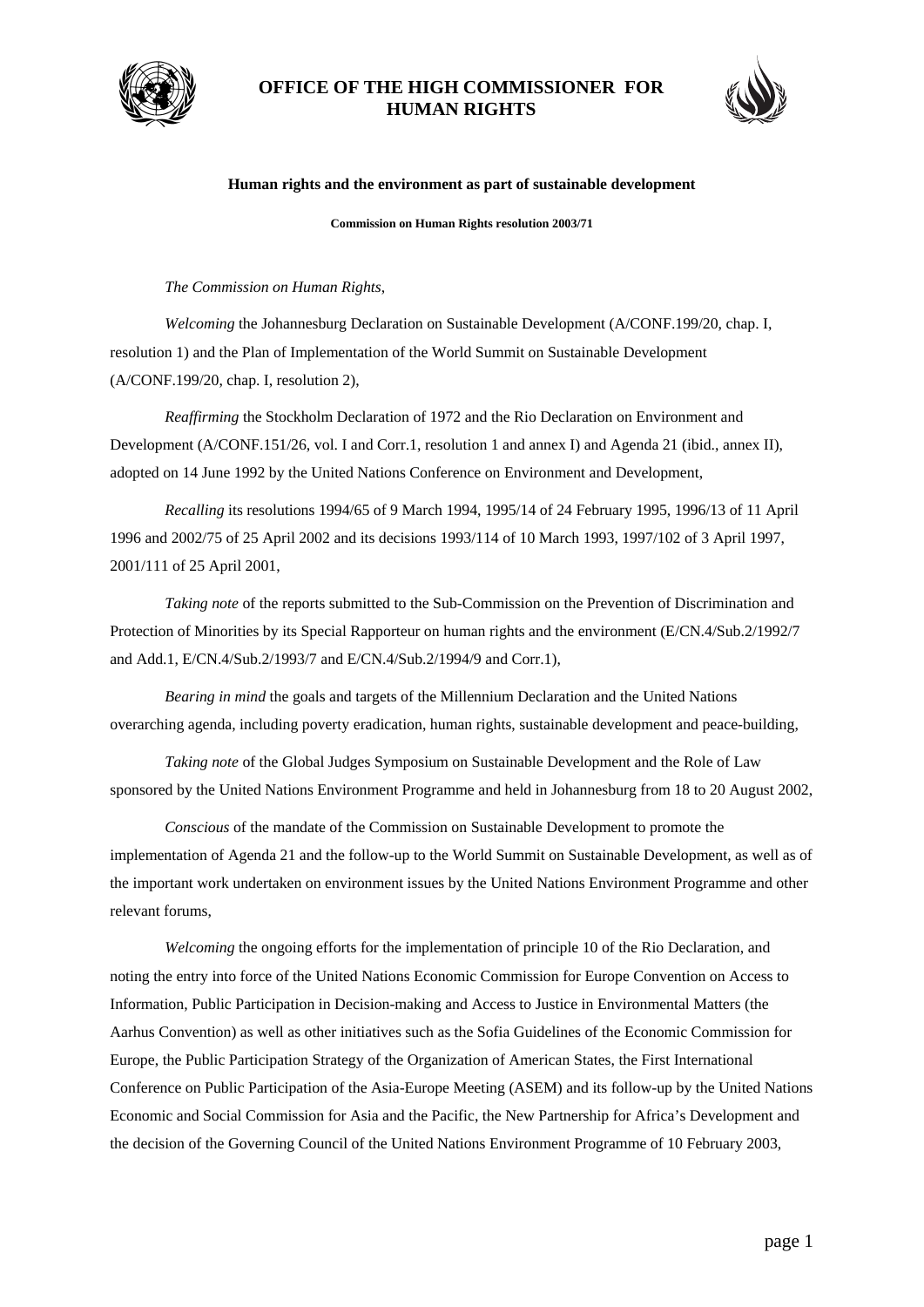*Considering* that protection of the environment and sustainable development can also contribute to human well-being and potentially to the enjoyment of human rights,

 *Recalling* that everyone has the right to enjoy the benefits of scientific progress and its applications, as reflected in article 27 of the Universal Declaration of Human Rights and article 15 of the International Covenant on Economic, Social and Cultural Rights,

1*. Reaffirms* that peace, security, stability and respect for human rights and fundamental freedoms, including the right to development, as well as respect for cultural diversity are essential for achieving sustainable development and ensuring that sustainable development benefits all, as set forth in the Plan of Implementation of the World Summit on Sustainable Development;

2*. Recalls* that environmental damage can have potentially negative effects on the enjoyment of some human rights;

 3. *Recalls* the extensive work, reports and resolutions adopted by the Commission on Human Rights on issues relevant to environmental protection and sustainable development and brings them to the attention of all concerned bodies and institutions;

4. *Reaffirms* that everyone has the right, individually and in association with others, to participate in peaceful activities against violations of human rights and fundamental freedoms and calls upon States to take all necessary measures to protect the legitimate exercise of everyone's human rights when promoting environmental protection and sustainable development;

5. *Stresses* the importance for States, when developing their environmental policies, to take into account how environmental degradation may affect disadvantaged members of society, including individuals and groups of individuals who are victims of or subject to racism, as reflected in the Durban Declaration and Programme of Action of the World Conference against Racism, Racial Discrimination, Xenophobia and Related Intolerance;

6. *Encourages* all efforts towards the implementation of the principles of the Rio Declaration, in particular principle 10, in order to contribute, inter alia, to effective access to judicial and administrative proceedings, including redress and remedy;

7. *Reaffirms* that good governance within each country and at the international level is essential for sustainable development;

8. *Welcomes* the Ministerial Declaration adopted on 23 March 2003 on the occasion of the Third World Water Forum, held in Kyoto, Japan, which points out the importance of good governance with a stronger focus on household and neighbourhood community-based approaches by addressing equity in sharing benefits, with due regard to pro-poor and gender perspectives in water policies, and notes that the Declaration calls for promoting the participation of all stakeholders and ensuring transparency and accountability in all actions;